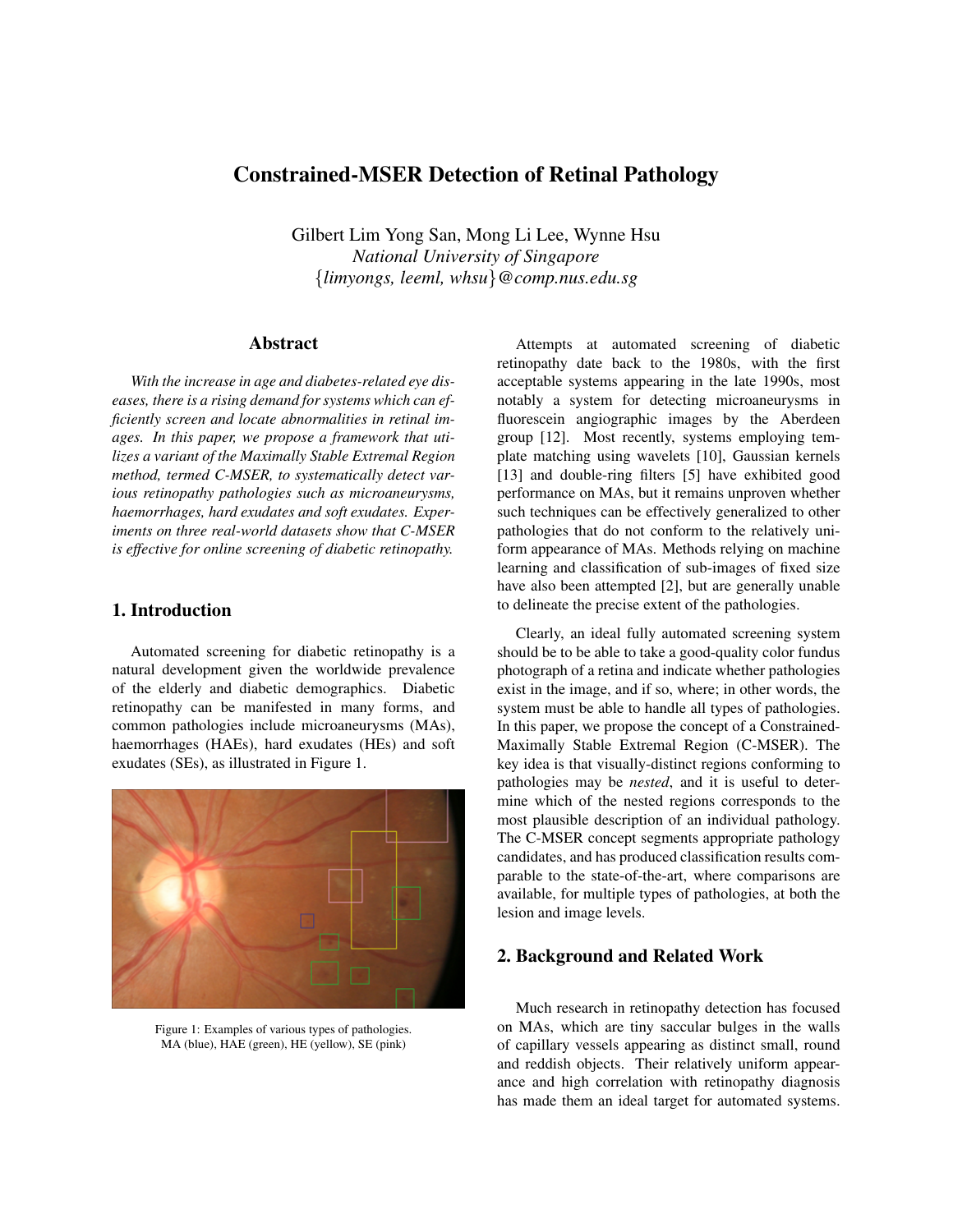Work in this respect has most recently cumulated in the Retinopathy Online Challenge (ROCh) [6], which evaluates participants on a common test dataset. The best results obtained boasted successful detection of approximately 40% of all MAs at a rate of one false positive per image.

In any case, exceptional detection performance at the level of individual pathologies is not strictly necessary for screening purposes, with 100% sensitivity and 87% specificity reported at the image level based on a per-MA sensitivity of some 30% [7]. As such, deployable practical screening at the image level has been claimed to be feasible by several authors [9] [1]. However, we feel that there remains room for investigation, both in the identification of MA candidates and also in the identification of other types of pathologies which may not be as regular in terms of shape and other characteristics, and have therefore been paid relatively little attention.

## 3. Constrained-Maximally Stable Extremal Regions (C-MSER)

We observe that many pathologies appear to the human eye as a reasonably well-defined color blob that is visually separate from the background. In other words, the blob is relatively *stable* at some intensity, since its size does not change much when the image is binarized at successive thresholds in its green channel. In this section, we adapt the concepts expressed in [4] to define Constrained-Maximally Stable Extremal Regions (C-MSER) for the detection of various pathologies in retinal images.

Given a greyscale (green channel) image  $D$ , we define a region Q as a *contiguous subset* of D, i.e. for all pixels  $p, q \in Q$  there is a sequence  $p, a_1, \ldots, a_n, q$  such that p is 4-adjacent to  $a_1$ ,  $a_i$  is 4-adjacent to  $a_{i+1}$ , and  $a_n$  is 4-adjacent to q. A *region boundary* is then defined as  $\delta Q = \{q \in D \setminus Q : \exists p \in Q : q \text{ is 4-adjacent to } p\},\$ i.e. the region boundary  $\delta Q$  of Q is the set of pixels adjacent to at least one pixel in  $Q$ , but is not itself in  $Q$ . A region  $Q$  is *nested* within another region  $Q'$ , denoted by  $Q \subset Q'$ , if all the pixels in Q also belong to  $Q'$ .

An *extremal region*  $Q_t \n\subset D$  at some threshold t is then a region such that for all  $p \in Q_t, q \in \delta Q_t$ , we have  $I(p) \le t < I(q)$  where  $I(x)$  is the intensity of a pixel  $x \in D$ . Given a parameter  $\Delta$ , the *stability* of a region  $Q_t$  is defined as  $s(t) = |Q_{t+\Delta} \setminus \forall Q_{t-\Delta} | / |Q_t|$ . Note that this definition may differ from the original definition for regions with multiple child regions, and is justified by the argument that visual stability is better expressed by the relative change of total region size at different thresholds, regardless of whether these regions happen to be separated, at lower thresholds.

Figure 2 shows an example of an extremal region, delineated by the red region  $Q_{109}$ . This region grows to 19 pixels at a threshold of 111  $(Q_{111})$ , and shrinks to 15 pixels at a threshold of 107 ( $Q_{107}$ ). Therefore, for  $\Delta$  = 2, its stability is  $(19 - 15)/16 = 0.25$ .



Figure 2: Example extremal regions:  $Q_{109}$  (bounded in red),  $Q_{107}$  (blue),  $Q_{111}$  (green)

We use a max-tree to keep track of all the extremal regions for various thresholds. Each node in the maxtree corresponds to an extremal region. A node  $n_1$  is a *child* of another node  $n_2$  if and only if the region  $Q_{t1}$ corresponding to  $n_1$  is nested within the region  $Q_{t2}$  corresponding to  $n_2$ , and there exists no other extremal region Q such that  $Q_{t1} \subset Q \subset Q_{t2}$ . This max-tree representation can be created in linear time [11] [8]. Based on the max-tree representation, an extremal region  $Q_t$  is a *maximally stable* extremal region (MSER) if and only if its stability is at a local minimum.

This definition is however not completely ideal for our purposes, since it is possible for a single pathology to correspond to multiple MSER. We therefore propose retaining only the most appropriate MSER from each such nested set, by introducing the idea of Constrained-Maximally Stable Extremal Regions (C-MSER). Figure 3 shows an example where MSER regions A and B correspond to a single MA.

We first use the max-tree to determine all the MSER. Then, an MSER  $n$  is a C-MSER if there is no other more-stable MSER  $n'$  along the same path as n such that  $\frac{1}{r} \leq \frac{size(n)}{size(n')} \leq r$ , where r is some user-defined threshold and  $size(n)$  denotes the area of the region corresponding to node *n*. Suppose  $r = 4$ . It follows that region B is an MSER, but *not* a C-MSER as its size ratio is within the threshold  $r$  of region A (shaded in green in Figure 3), which has a better stability.

This proposed C-MSER approach has the ability to detect relevant distinct regions at multiple scales in a single pass, regardless of shape profile, and select an appropriate extent of the pathologies. Furthermore, C-MSER segmentation is linear in terms of time complexity, making it suitable for real-time screening.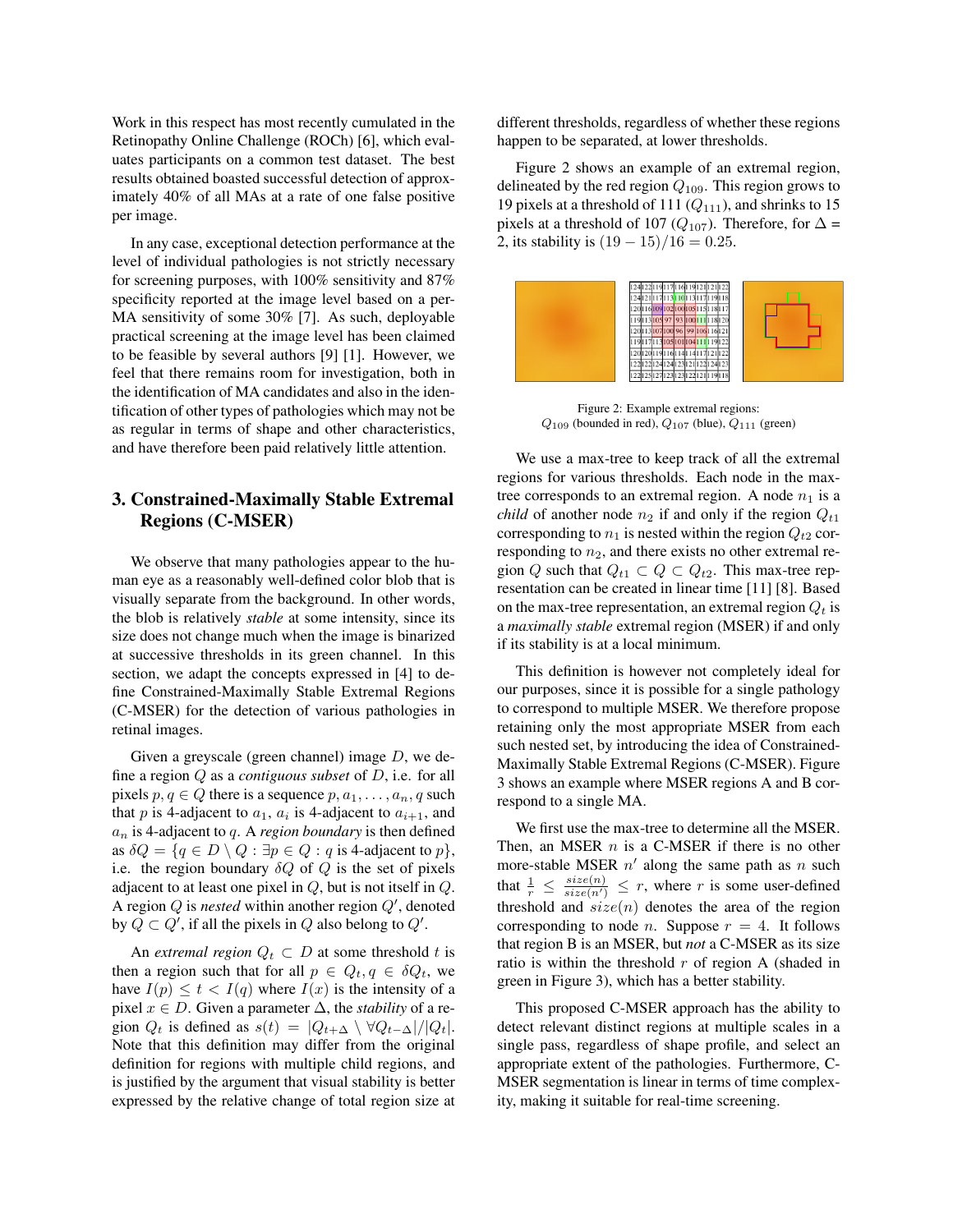

Figure 3: An example of nested features, with associated stability and size curves, and partial max-tree representation. Note that stability may not correspond to ∆size *along a single path*.

#### 4. Experimental Results

In this section, we describe the results of experiments to evaluate the performance of C-MSER on various retinal image datasets. We set  $\Delta = 2$  and  $r = 4$  for all experiments. Bright pathologies were detected with the same procedure on the inverted-intensity images.

#### 4.1. DIARETDB1 Dataset

We first evaluate the C-MSER method on the DI-ARETDB1<sup>1</sup> dataset [3], where the ground truths for four major classes of pathologies (MAs, HAEs, HEs and SEs) are supplied. For comparison, besides the colour locus-based results presented in [3], we also implemented a template matching method (TM) by using a filterbank of filters at various sizes and orientations that are suited to the different classes of pathologies.

We follow the methodology in [3] in training each method on the same 21 images, before testing on the remaining 68 images. An image is considered a true *positive* for some class of pathology if its ground truth for that class contains at least one pixel with a confidence level of 75% or above, and *negative* otherwise. For both C-MSER and template matching, we use a learnt discriminant table to identify individual candidates in the test images, then classify at the image level based on findings at the lesion level. The image level ROC curves obtained are shown in Figure 4. It can be seen that the C-MSER method outperforms the other two methods, especially in the case of HAEs and SEs, which often vary more strongly in their characteristics.



Figure 4: ROC plots of image-level classification for various types of pathologies on the DIARETDB1 dataset.

#### 4.2. Retinopathy Online Challenge Dataset

Next, we employ the Retinopathy Online Challenge  $(ROCh)^1$  training dataset, which consists of 50 images with associated MA ground truth data, to evaluate the performance of C-MSER for lesion-level MA detection. We implemented the existing state-of-the-art Hierarchical Gaussian [13] and Double Ring [5] methods, based on their published descriptions, for comparison. The same vessel masks and classification procedure (by constructing a discriminant table with 31 features as described in [13]) are used to evaluate all three methods.

We vary the stability threshold for C-MSER, and the correlation coefficient/response threshold for the other two methods, to plot the free-response ROC (FROC) graph for MA detection. Figure 5 shows the results. We observe that the C-MSER method outperforms the Hierarchical Gaussian and Double Ring methods when the average false positives per image is less than 8, indicating that C-MSER is suitable for screening purposes.

<sup>1</sup>We thank the organizers of the Retinopathy Online Challenge as well as the Machine Vision and Pattern Recognition Research Group at the Lappeenranta University of Technology for the provision of their retinal colour fundus image databases.